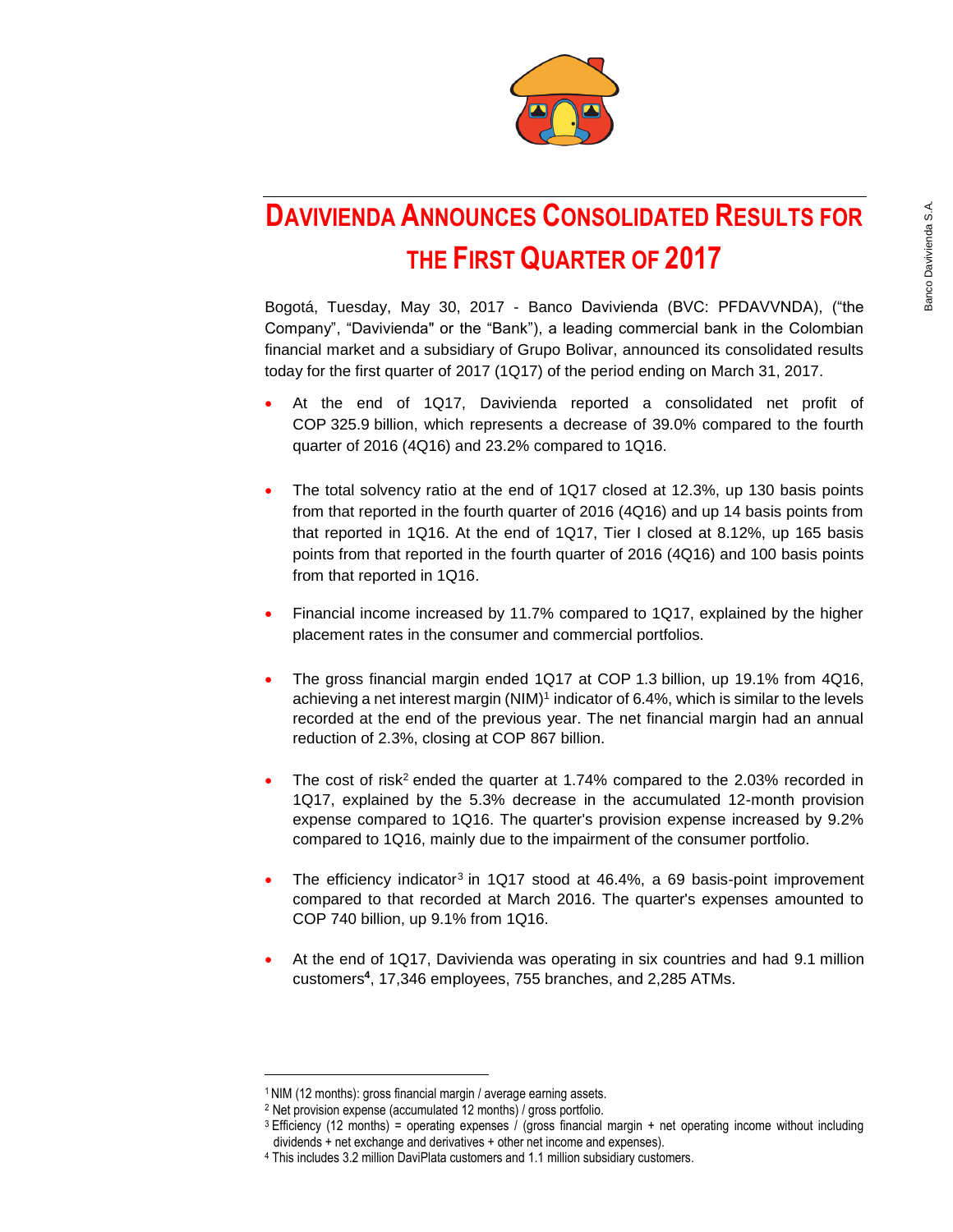

# **SUMMARY OF FINANCIAL RESULTS**

| <b>Balance Sheet at March 2017</b><br>(COP billion) |               |               |          |                 |                 |  |  |  |  |
|-----------------------------------------------------|---------------|---------------|----------|-----------------|-----------------|--|--|--|--|
| <b>ASSETS</b>                                       | <b>Mar 16</b> | <b>Dec 16</b> | Mar 17   | Mar 17 / Dec 16 | Mar 17 / Mar 16 |  |  |  |  |
| Cash and interbank                                  | 9,098         | 8,388         | 9,311    | 11.0%           | 2.3%            |  |  |  |  |
| <b>Investments</b>                                  | 8,775         | 9,105         | 9,388    | 3.1%            | 7.0%            |  |  |  |  |
| <b>Portfolio</b>                                    | 64,238        | 71,251        | 71,550   | 0.4%            | 11.4%           |  |  |  |  |
| Commercial                                          | 35,578        | 38,280        | 38,079   | $-0.5%$         | 7.0%            |  |  |  |  |
| Consumer                                            | 16,521        | 18,862        | 19,289   | 2.3%            | 16.8%           |  |  |  |  |
| Mortgage                                            | 14,139        | 15.788        | 16,069   | 1.8%            | 13.6%           |  |  |  |  |
| Provisions                                          | $-2,001$      | $-1,678$      | $-1,888$ | 12.5%           | $-5.6%$         |  |  |  |  |
| <b>Other assets</b>                                 | 4,854         | 4,803         | 4,823    | 0.4%            | $-0.6%$         |  |  |  |  |
| <b>Total assets</b>                                 | 86,965        | 93,548        | 95,073   | 1.6%            | 9.3%            |  |  |  |  |
| <b>LIABILITIES</b>                                  |               |               |          |                 |                 |  |  |  |  |
| <b>Deposits</b>                                     | 55,759        | 59,645        | 61,604   | 3.3%            | 10.5%           |  |  |  |  |
| Demand deposits                                     | 33,146        | 33,980        | 34,468   | 1.4%            | 4.0%            |  |  |  |  |
| Term deposits                                       | 22,613        | 25,665        | 27,135   | 5.7%            | 20.0%           |  |  |  |  |
| <b>Bonds</b>                                        | 8,885         | 9,587         | 9,683    | 1.0%            | 9.0%            |  |  |  |  |
| Local                                               | 5,566         | 5,932         | 6,193    | 4.4%            | 11.3%           |  |  |  |  |
| International                                       | 3,320         | 3,655         | 3,490    | $-4.5%$         | 5.1%            |  |  |  |  |
| <b>Institutional loans</b>                          | 8,653         | 8,914         | 8,280    | $-7.1%$         | $-4.3%$         |  |  |  |  |
| <b>Other liabilities</b>                            | 4,960         | 5,358         | 5.660    | 5.6%            | 14.1%           |  |  |  |  |
| <b>Total liabilities</b>                            | 78,257        | 83,503        | 85,227   | 2.1%            | 8.9%            |  |  |  |  |
| <b>EQUITY</b>                                       |               |               |          |                 |                 |  |  |  |  |
| <b>Total equity</b>                                 | 8,708         | 10,045        | 9.845    | $-2.0%$         | 13.1%           |  |  |  |  |

| <b>Statement of Income at March 2017</b><br>(COP billion) |       |       |       |          |          |  |  |  |  |  |  |
|-----------------------------------------------------------|-------|-------|-------|----------|----------|--|--|--|--|--|--|
| 1Q 16<br>4Q 16<br>1Q 17<br>1Q16 / 4Q16<br>1Q17 / 1Q16     |       |       |       |          |          |  |  |  |  |  |  |
| <b>Financial income</b>                                   | 2,117 | 2,172 | 2,364 | 8.9%     | 11.7%    |  |  |  |  |  |  |
| Portfolio                                                 | 1,903 | 2,022 | 2,179 | 7.8%     | 14.5%    |  |  |  |  |  |  |
| Investments                                               | 203   | 139   | 168   | 21.1%    | $-17.0%$ |  |  |  |  |  |  |
| Interbank and overnight funds                             | 11    | 11    | 16    | 54.3%    | 46.1%    |  |  |  |  |  |  |
| <b>Financial expenses</b>                                 | 785   | 1,036 | 1,011 | $-2.4%$  | 28.8%    |  |  |  |  |  |  |
| Gross financial margin                                    | 1,332 | 1,136 | 1,353 | 19.1%    | 1.6%     |  |  |  |  |  |  |
| Provisions                                                | 445   | 185   | 486   | 162.6%   | 9.2%     |  |  |  |  |  |  |
| Net financial margin                                      | 887   | 951   | 867   | $-8.8%$  | $-2.3%$  |  |  |  |  |  |  |
| Operating income                                          | 314   | 251   | 289   | 15.2%    | $-8.0%$  |  |  |  |  |  |  |
| Operating expenses                                        | 678   | 863   | 740   | $-14.3%$ | 9.1%     |  |  |  |  |  |  |
| Net exchange and derivatives                              | 60    | 59    | 26    | $-56.2%$ | $-57.0%$ |  |  |  |  |  |  |
| Other net income and expenses                             | 6     | 234   | 1     | 100.0%   | $-87.7%$ |  |  |  |  |  |  |
| <b>Profit before taxes</b>                                | 589   | 631   | 443   | $-29.8%$ | $-24.8%$ |  |  |  |  |  |  |
| Taxes                                                     | 165   | 96    | 117   | 21.1%    | $-29.1%$ |  |  |  |  |  |  |
| Net profits                                               | 424   | 535   | 326   | $-39.0%$ | $-23.2%$ |  |  |  |  |  |  |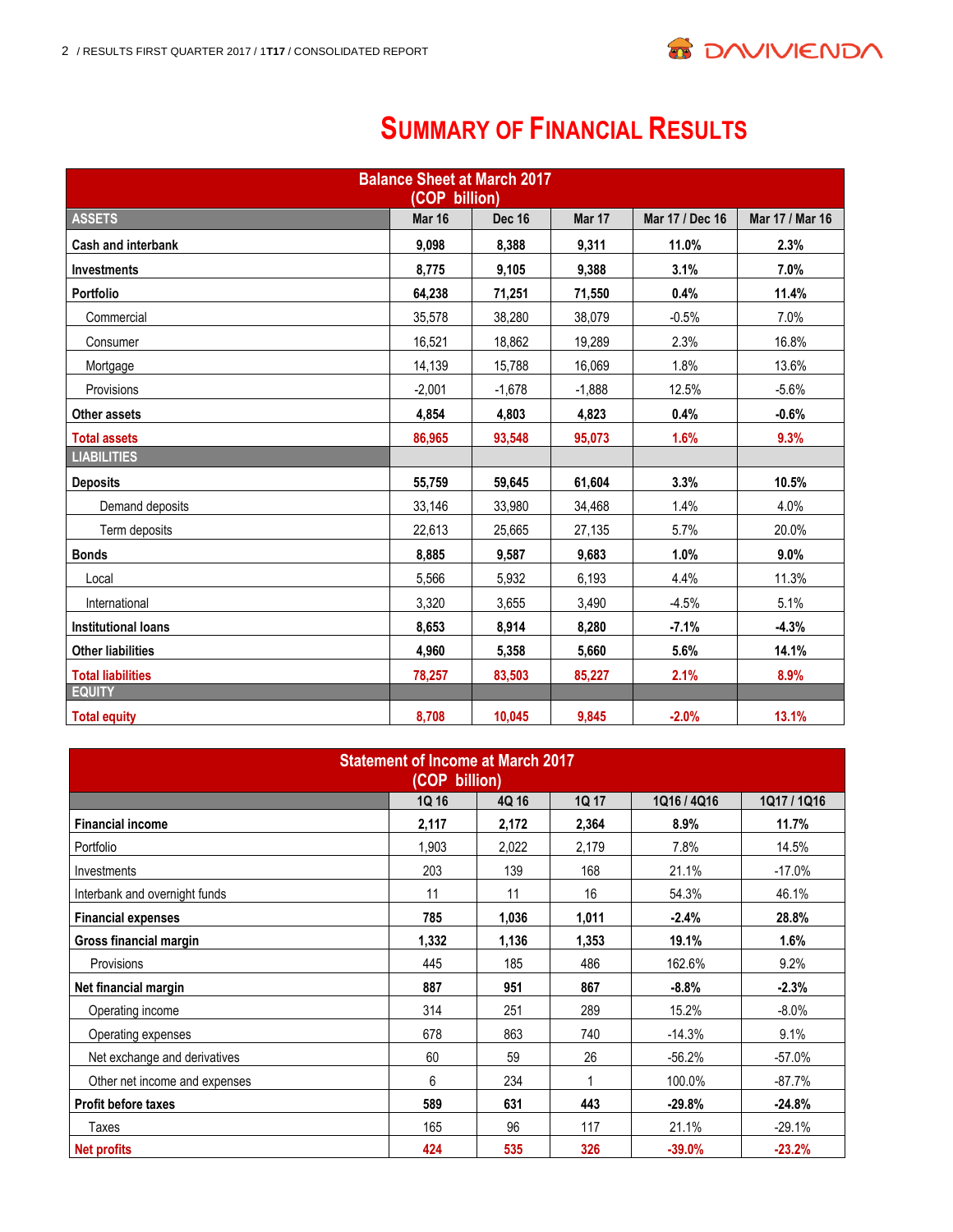

**B DAVIVIEND/**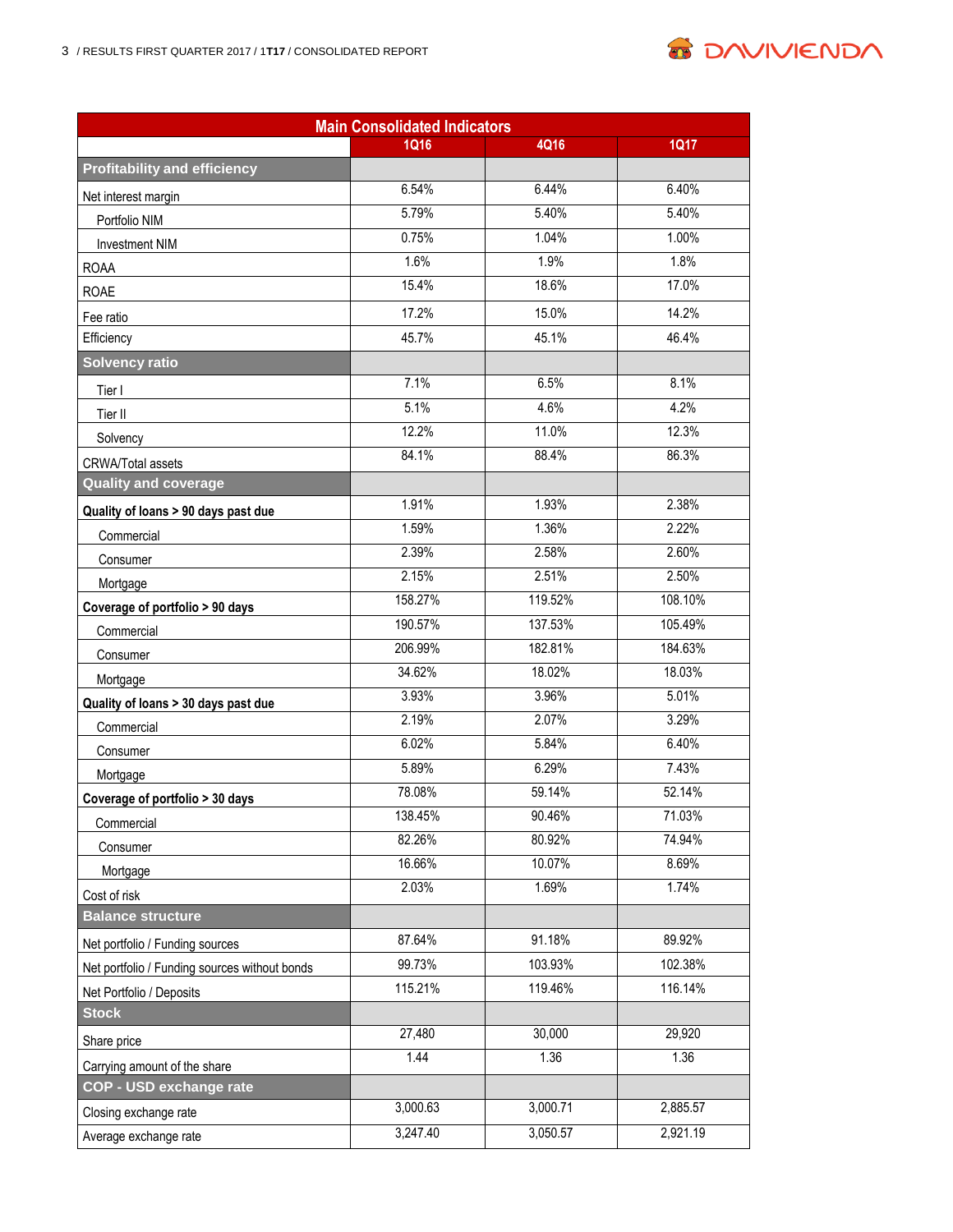

# **ECONOMIC CONTEXT Colombia**

During the first quarter of the year, the international economy was characterized by a recovery in the performance indicators of China, Japan and Europe. The United States also registered higher growth; however, over the period, expectations regarding its dynamism diminished. The quarter was also characterized by the high uncertainty associated with the policies of the new American Administration and the barriers set up by the US judicial and legislative branches regarding the regulations approved by President Trump. The positive trend of the prices of raw materials continued and, as a result, the quarter ended with a more constructive environment for emerging countries.

In terms of capital flows to emerging countries, the quarter was characterized by significant inflows of foreign capital, which contrasted sharply with the outflows observed in the previous quarter as a result of the unexpected election of President Trump and the fear regarding the protectionist measures that his administration might take against emerging countries.

Regarding the price of oil, the quarter recorded higher levels compared to those observed in the previous quarter. In fact, the WTI benchmark went from USD 48.35 per barrel in the last quarter of the previous year to USD 51.84 in the first quarter this year. Something similar occurred with the Brent price, which increased a little more than USD 4 in the same period. However, the quarter ended with lower price levels as a result of the increase in oil inventories in the United States.

The domestic dimension was characterized by a sharp downturn in the economy as a result of the drop in consumer confidence and the poor performance of the mining sector. The tax reform and high real interest rates, as a result of greater disinflation than planned, affected consumption in a very significant manner. In February, official figures of actual sales showed the most marked reduction in 14 years. In the case of the mining sector, the drop in production in certain wells, in addition to attacks on the Caño Limon - Coveñas oil pipeline caused a sharp reduction in this activity.

The improvement in oil prices, along with the lower international risk aversion and the return of capital flows to developing countries, exerted downward pressure on the exchange rate of the US dollar. In fact, the US dollar, which had reached an average value of COP 3,015.4 in the last quarter of last year, dropped in the first quarter of this year to USD 2,923.8.

As we mentioned before, the deflationary trend that started in August last year, continued during the first three months of this year. In fact, the annual inflation rate, which at the end of the year stood at 5.75%, dropped to 4.60% at the end of March. The main source of this reduction was food inflation, which went from 7.22% in December to 3.65% at the end of the first quarter. The tax reform, particularly the VAT increase, had a significant impact on non-food inflation which, despite the drop in demand, remains above an annual 5%.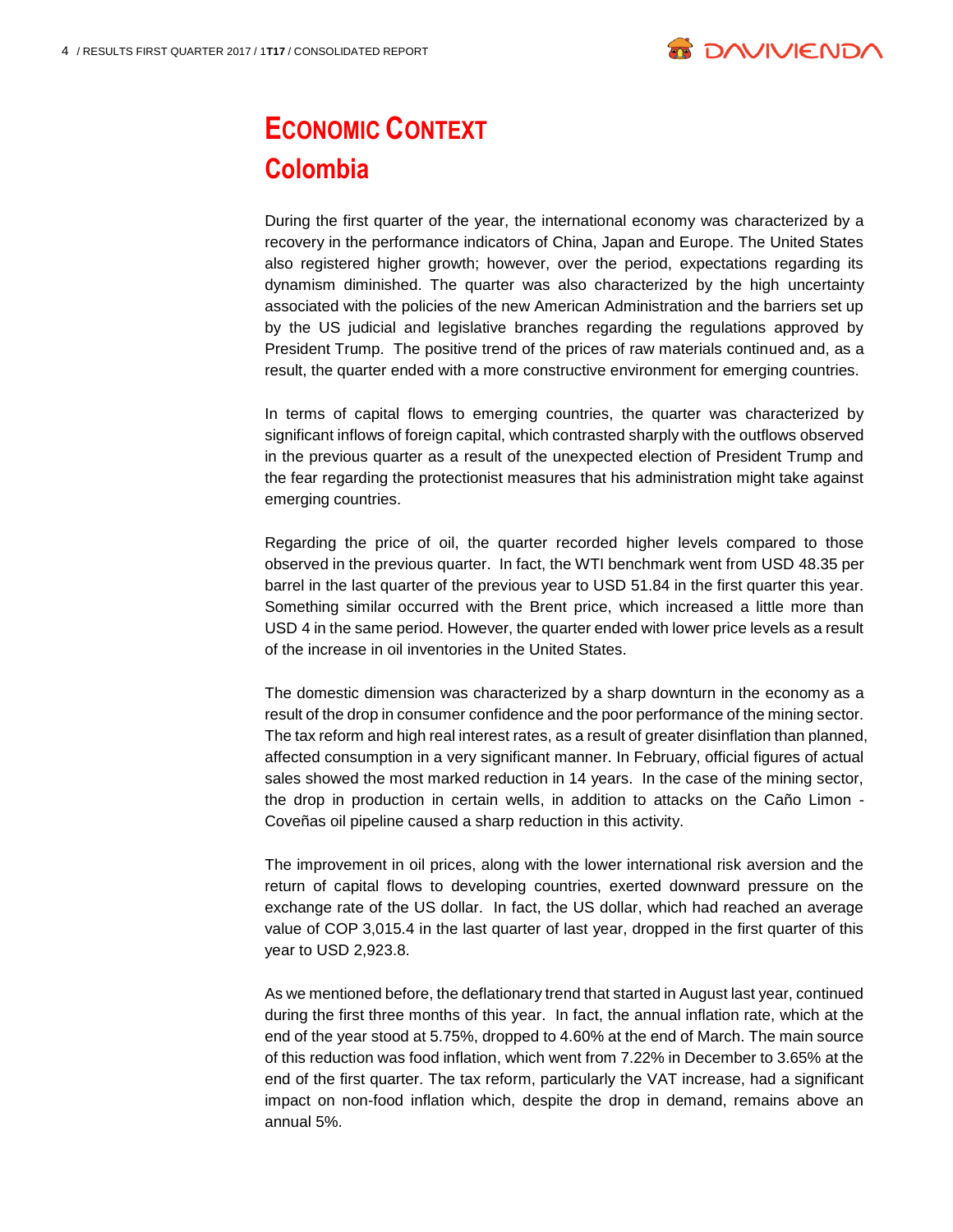

As a result of the improvement in inflation expectations and the fear of excessive deceleration, the monetary authorities, during the first month of the year, reduced their intervention interest rate on two occasions and announced the existence of space available for further reductions in the second quarter of the year.

## **Central America**

The economic growth of El Salvador in 2016 accelerated compared to 2015, with an annual increase of 2.4%. Honduras, in turn, showed a 3.6% increase in the GDP, the same as the previous year, while Panama and Costa Rica exhibited slowdowns, with annual growth rates of 4.9% and 4.3%, respectively. The main activities that drove economic growth in the region were services, where financial brokerage stood out from the others. The construction sector contributed significantly to the growth of Panama, while the agricultural activity promoted the growth of El Salvador and Honduras.

On the other hand, economic activity in the first two months of 2017, measured through the Monthly Economic Activity Index (IMAE, for the Spanish original) in Costa Rica and Honduras, and through the Volume Index by Economic Activity (IVAE, for the Spanish original) in El Salvador, indicates a slowdown in activity in Costa Rica, compared to the same period last year, and an acceleration in Honduras and El Salvador. For the bimonthly period of January to February 2017, an annual increase of 4.25% was recorded in Costa Rica, 1.60% in El Salvador and 4.60% in Honduras.

The annual inflation in the region during the first quarter of 2017 recorded an increase, primarily caused by a recovery in fuel prices. In Costa Rica, the annual inflation rate in March was 1.58%, close to the target range of the Central Bank of Costa Rica (2%-4%). In the case of Honduras, the annual inflation in March was 3.94%, within the target inflation range of the Central Bank of Honduras (3.5%-5.5%). El Salvador's annual inflation in March was 0.54% and Panama's was 1.46%.

In response to the increase in inflation, the monetary policy rate (MPR) in Costa Rica recorded two increases in April from 1.75% to 2.25% and then up to 2.50%. The Central Bank of Costa Rica justified the new stance in the behavior of inflation expectations, which stood close to the ceiling of the target range. In turn, the MPR in Honduras remained at 5.50% in the first quarter of 2017; this value was achieved after a reduction in the rate in June 2016 from 5.75% to 5.50%.

Finally, the fiscal deficit as a proportion of GDP declined in Costa Rica, El Salvador and Honduras, whose figures at the end of 2016 were -5.2%, -2.5% and -2.8% respectively. Panama's fiscal deficit was -4.4%, compared to the figure at the end of 2015, due to higher investment in infrastructure. In Honduras, it is important to mention the continuation of the implementation of the standby agreement with the International Monetary Fund (IMF).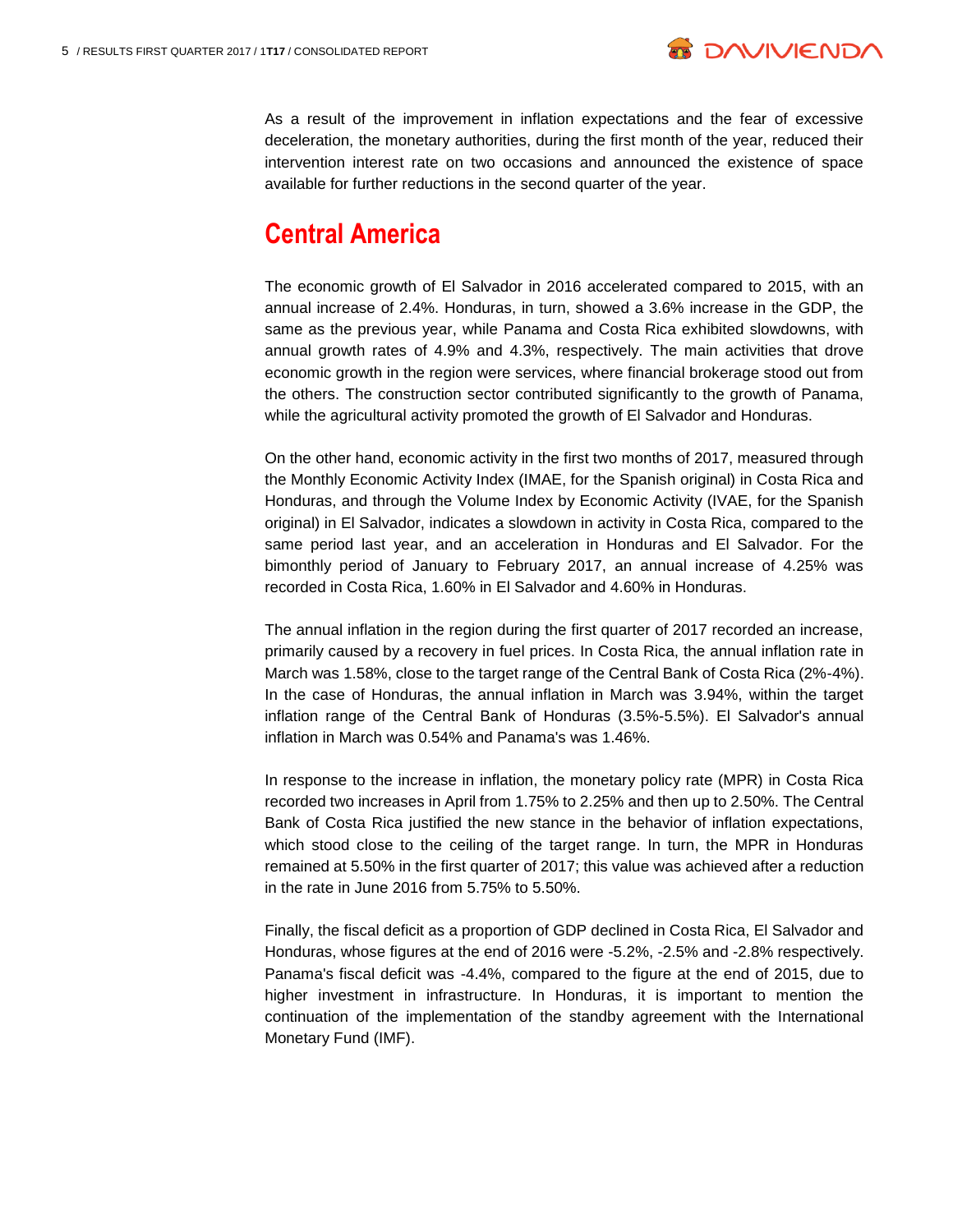

# **CONSOLIDATED RESULTS OF 1Q17 BALANCE SHEET**

### Assets

At March 31, 2017, consolidated assets amounted to COP 95.1 trillion, growing 1.6% quarterly and 9.3% annually, mainly due to the performance of the commercial and consumer loan portfolios.

The consolidated ROAA<sup>5</sup> closed 1Q17 at 1.77%, up 19 basis points from the end of 1Q16 and down 15 basis points from the end of 2016.



#### **Evolution of Consolidated Assets** (in COP trillions)

| <b>Asset</b>                       |      |      |      |           | Mar. 16 Dec. 16 Mar. 17 1Q17 / 4Q16 1Q17 / 1Q16 |
|------------------------------------|------|------|------|-----------|-------------------------------------------------|
| Colombia                           | 65.5 | 72.0 | 73.3 | 1 8%      | 12.0%                                           |
| International <sup>(7)</sup>       | 22.6 | 22.7 | 22.6 | $(0.2\%)$ | $0.1\%$                                         |
| International USD\$ <sup>(8)</sup> | 7.5  | 76   | 7 R  | 3.8%      | $4.1\%$                                         |

Colombia's assets account for 77.1% of the consolidated assets, closed at COP 73.3 trillion. They grew mainly due to the higher volumes of the commercial and consumer loan portfolios, with annual growths of 9.4% and 20.4%, respectively.

The assets of foreign subsidiaries account for 22.9% of the consolidated assets, closing at USD 7.8 billion, growing 3.8% compared to 4Q16 and 4.1% compared to the same period of the previous year, pointing out the performance of the net portfolio, which closed at USD 5.1 billion.

<sup>5</sup> ROAA (12 months): accumulated profit / average annual assets.

<sup>6</sup> Other assets include: Acceptances and derivatives, accounts receivable, property, plant and equipment, other nonfinancial assets and goodwill and intangibles.

<sup>7</sup> Davivienda International includes: El Salvador, Costa Rica, Panama and Honduras.

<sup>&</sup>lt;sup>8</sup> (in billions of USD) The official exchange rate of the US Dollar increased 3.84% compared to 4Q16 and 3.83% compared to 1Q16.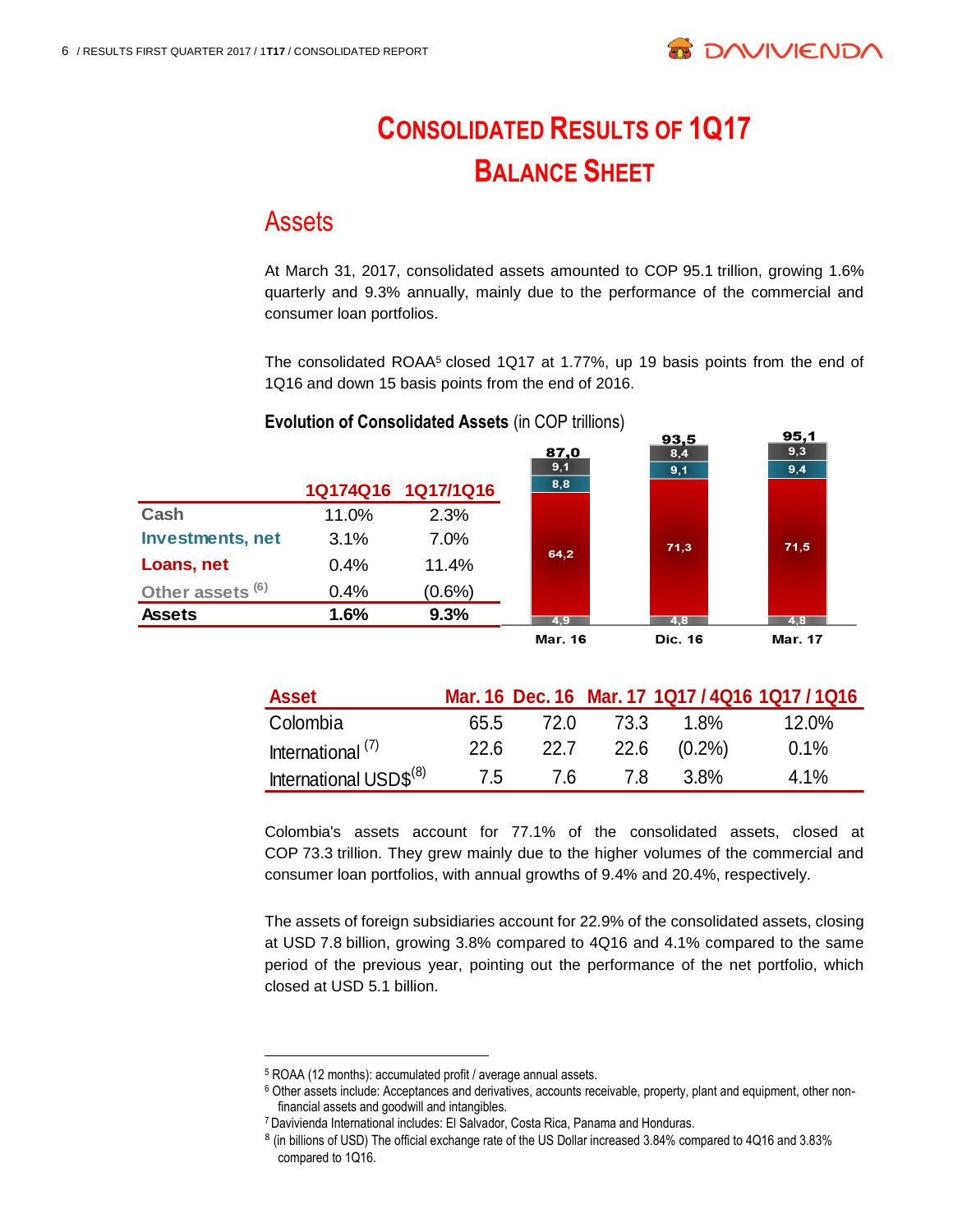

# Cash and Interbank

At the end of 1Q17, cash and interbank totaled COP 9.3 trillion, up 11.0% from 4Q16 and 2.3% from 1Q16. In Colombia, it closed at COP 4.9 trillion, up 7.5% compared to 4Q16 and 5.3% from 1Q16, explained by the increase in the balance of the Central Bank's accounts.

In foreign subsidiaries, cash and interbank totaled USD 1.5 billion, growing 19.9% compared to 4Q16 and 3.1% compared to 1Q16, explained mainly by an increase in Costa Rica and El Salvador.

# Investments Portfolio

During the first quarter of 2017, the consolidated investment portfolio closed at COP 9.4 trillion, down 3.1% from 4Q16 and up 7.0% from 1Q16, driven mainly by the Liquidity Reserve Growth, which respond to the increase of The Balance Sheet of the Bank..

In Colombia the Investments Portfolio grew by 1.2% during the quarter and 7.3% above 1Q16, reaching \$7.9 billion given the growth on the structural net liquidity needs of the Balance.

In foreign subsidiaries, investments closed at USD 1.0 billion, down 0.5% from 1Q16, explained mainly by the lower position of the portfolios of El Salvador and Honduras due to the sale of government-issued debt securities. Compared to 4Q16, investments increased by 1.4%.

# Gross Loan Portfolio

The gross loan portfolio closed at COP 73.4 trillion, driven by the growth dynamic of the three lines of business detailed below.

#### **Consolidated Gross Loan Portfolio Performance (in COP trillion)**

|                           |           |                    | 66.2<br>14.1 | 72.9<br>15.8 | 73.4<br>16.1   |
|---------------------------|-----------|--------------------|--------------|--------------|----------------|
|                           |           | 1Q174Q16 1Q17/1Q16 | 16.5         | 18.9         | 19.3           |
| <b>Mortgage</b>           | 1.8%      | 13.6%              |              |              |                |
| <b>Consumer</b>           | 2.3%      | 16.8%              |              |              |                |
| Commercial <sup>(9)</sup> | $(0.5\%)$ | 7.0%               | 35.6         | 38.3         | 38.1           |
| <b>Gross Loans</b>        | 0.7%      | 10.9%              |              |              |                |
|                           |           |                    | Mar. 16      | Dec. 16      | <b>Mar. 17</b> |

| <b>Gross Loans</b>                  |      |      |      |           | Mar. 16 Dec. 16 Mar. 17 1Q17 / 4Q16 1Q17 / 1Q16 |
|-------------------------------------|------|------|------|-----------|-------------------------------------------------|
| Colombia                            | 51.5 | 574  | 58.4 | 1.8%      | 13.4%                                           |
| International COP\$                 | 14.7 | 15.5 | 15.0 | $(3.3\%)$ | $1.9\%$                                         |
| International USD\$ <sup>(10)</sup> | 4.9  | 52   | 52   | 0.6%      | 6.0%                                            |

<sup>9</sup> The commercial portfolio includes microfinance loans.

<sup>10</sup> (in billions of USD)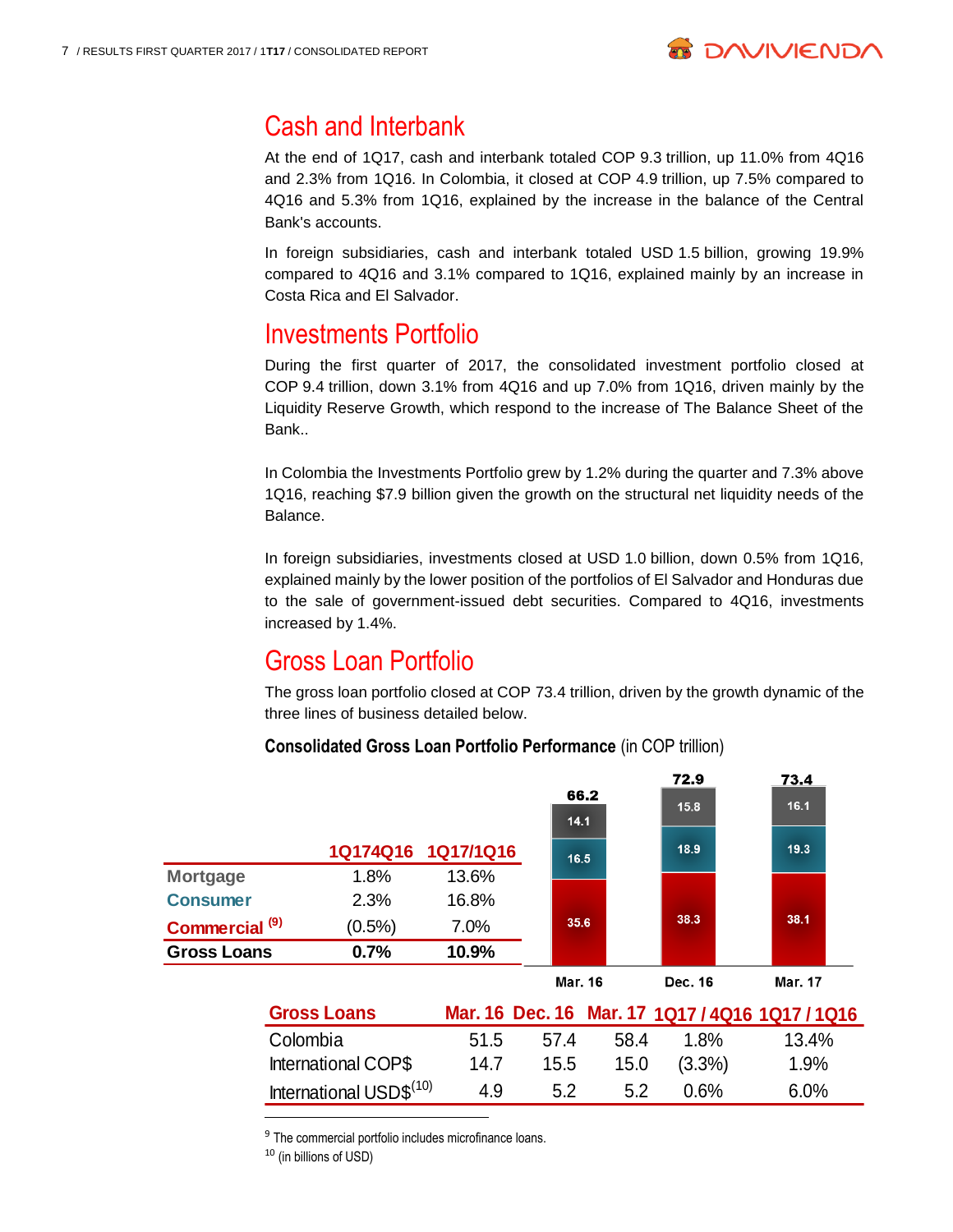

In Colombia, the gross loan portfolio totaled COP 58.4 trillion, increasing 1.8% quarterly driven by the performance of the consumer portfolio that grew by 3.4%, highlighting secured and unsecured personal loans and payroll loans. Taking about mortgage loans , this portfolio grew 2.5% compared to 4Q16.

Compared to 1Q16, the increase of 13.4% was explained by the performance of the consumer portfolio, up 20.4%, mainly in credit cards, auto loans and unsecured personal loans, with growths of 27.9%, 32% and 26.5% respectively. On the Comercial portfolio, we highlight the growth , in the construction and SME sectors. .

In foreign subsidiaries, the gross loan portfolio totaled USD 5.2 billion, increasing mainly due to the mortgage portfolio by 2.5% compared to 4Q16 and 13.36% from 1Q16, closing at USD 1.0 billion. This performance is mainly explained by the dynamic in Costa Rica and El Salvador. It is also important to highlight the growth of the commercial loan portfolio , achieving a balance increase of 3.6% compared to 1Q16, mainly in Costa Rica and El Salvador.

# Portfolio Quality by Type and Coverage

|              |             |                 |             | $NPL > 90$ days |            |             |                                |             |
|--------------|-------------|-----------------|-------------|-----------------|------------|-------------|--------------------------------|-------------|
|              |             |                 | <b>1Q16</b> |                 | 4Q16       | 1Q17        |                                |             |
|              |             | Commercial      |             | 1.59%           | 1.36%      | 2.22%       |                                |             |
|              |             | Consumer        |             | 2.39%           | 2.58%      | 2.60%       |                                |             |
|              |             | Mortgage        |             | 2.15%           | 2.51%      | 2.50%       |                                |             |
|              |             | <b>Total</b>    |             | 1.91%           | 1.93%      | 2.38%       |                                |             |
|              |             | <b>Coverage</b> |             |                 |            |             | <b>Total Reserves Coverage</b> |             |
|              | <b>1Q16</b> | 4Q16            | <b>1Q17</b> |                 |            | <b>1Q16</b> | 4Q16                           | <b>1Q17</b> |
| Commercial   |             | 190.6% 137.5%   | 105.5%      |                 | Commercial | 238.7%      | 237.5%                         | 155.9%      |
| Consumer     |             | 207.0% 182.8%   | 184.6%      |                 | Consumer   | 259.6%      | 255.4%                         | 262.4%      |
| Mortgage     | 34.6%       | 18.0%           | 18.0%       | Mortgage        |            | 107.2%      | 97.3%                          | 91.0%       |
| <b>Total</b> |             | 158.3% 119.5%   | 108.1%      | <b>Total</b>    |            | 213.7%      | 204.2%                         | 171.5%      |

The consolidated loan portfolio quality indicator<sup>11</sup> was  $2.38\%$ , up 45 basis points from that recorded at the end of 4Q16, mainly due to the commercial loan portfolio in Colombia, which increased 107 basis points due to the increase in the balance of the loan portfolio more than 90 days past due of some individual customers. The consolidated commercial loan portfolio NPL indicator closed at 2.22%, up 86 basis points from 4Q16.

The consolidated consumer loan portfolio indicator closed at 2.60%, which is a slight increase compared to the 2.58% recorded at the end of 2016. This increase compared to the same period of the previous year is explained mainly by the portfolio in Colombia, the credit card and free investments portfolio, as a result of the economic situation observed in the country and the growth of these products during the last 12 months.

 $\overline{a}$ 

<sup>11</sup> Quality: portfolio > 90 days / gross portfolio.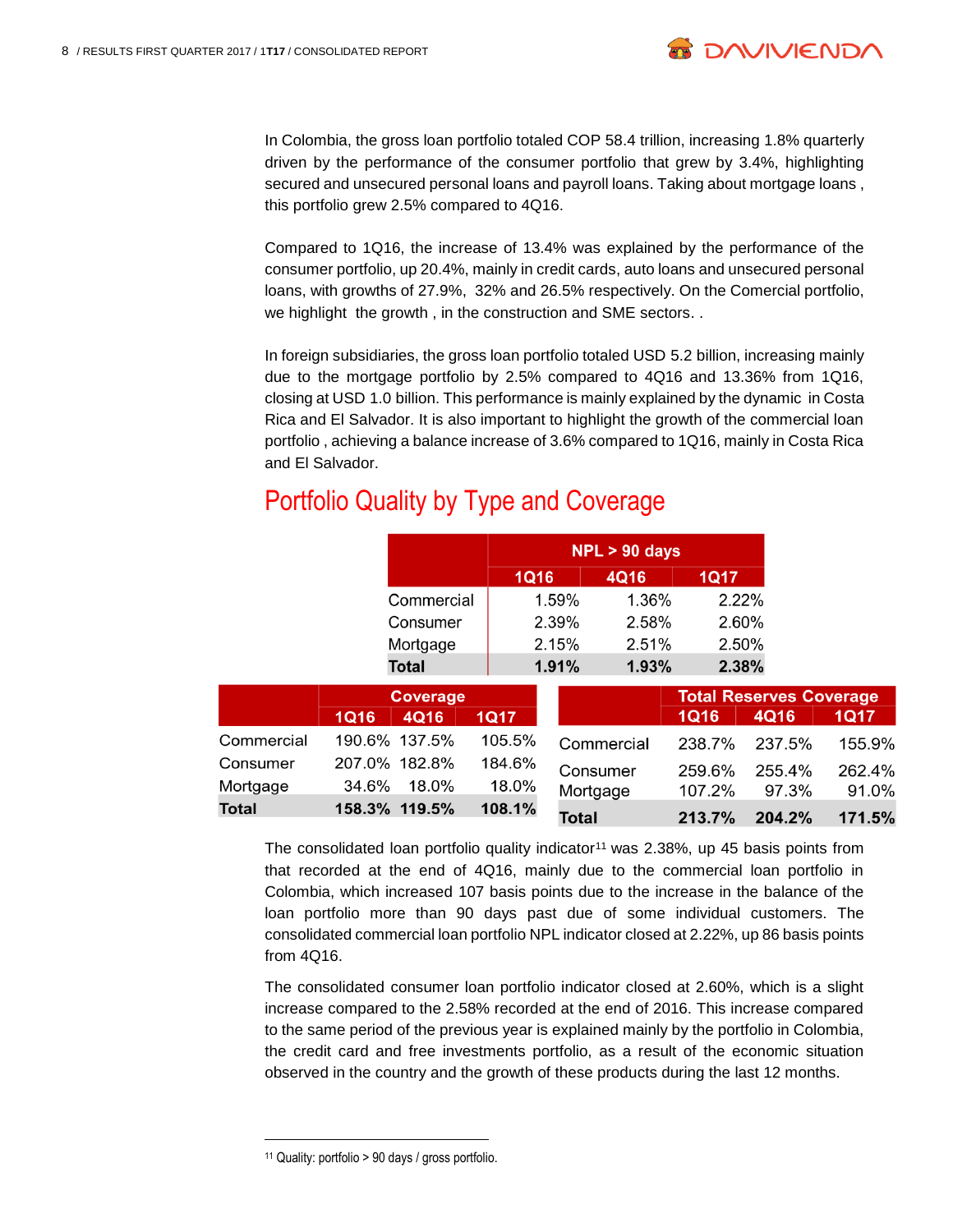

Finally, the consolidated mortgage portfolio indicator closed at 2.50%, staying in line with the end of 2016, when it stood at 2.51%. The balance of the nonperforming mortgage loans dropped 1.7% compared to 4Q16. As regards the 35 basis point increase compared to 1Q16, this impairment is mainly due to the LIH and Residential Leasing products in Colombia, where there was an impairment of 49 basis points.

The consolidated coverage level<sup>12</sup> at March 2017 was 171.5%, down from the figure recorded in 4Q16, mainly driven by the increase in nonperforming commercial loans in the corporate segment in Colombia. Taking into account that portfolio coverage is calculated including just provision expenses under IFRS, the indicator for mortgage loans portfolio remained at 18.0%.

In turn, the coverage indicator based on incurred losses closed at 108.1%, which accounts for a 1.142 basis-point decrease compared to the end of 2016. This indicator includes the provisions generated between the models of expected losses and losses incurred, which are reflected in the account of Other Comprehensive Income under equity in the Consolidated Financial Statement; and includes the counter-cyclical provisions of the commercial and consumer loan portfolios constituted to recognize economic events and the general mortgage provision that are only constituted in the Individual Financial Statement.

In 1Q17, there were write-offs for COP 285.9 billion, 0.4% of the gross portfolio, which dropped 54.2% compared to the write-offs in 4Q16, mainly due to the lower level of writeoffs during the quarter in the commercial loan portfolio in Colombia.

# Other Assets<sup>13</sup>

Other assets closed at COP 4.8 trillion, up 0.4% from 4Q16 and down 0.6% from 1Q16. In Colombia, other assets closed at COP 3.6 trillion, in line with the levels reported in 1Q16 and up 2.3% from 4Q16, as a result of the increase in acceptances and derivatives, particularly in forward contracts and swaps. In foreign subsidiaries, Other Assets closed at USD 300 million, recording a 4% reduction compared to 4Q16 and 0.7% compared to 1Q16.

### **Liabilities**

 $\overline{a}$ 

At March 31, 2017, consolidated liabilities totaled COP 85.2 trillion, up 2.1% from 4Q16 and 8.9% from 1Q16, mainly driven by the behavior of term deposits and savings accounts which were up 20% and 5.3% respectively. Additionally, there was a growth in bonds due to the bond issuances in 2016 and March of this year. Liabilities in Colombia totaled COP 65.1 trillion, representing 76.0% of the consolidated liabilities, with quarterly

 $12$  Coverage: reserves (includes the reserves recorded in the Statement of Income and reserves included in equity) / portfolio >90 days past due.

<sup>13</sup> Other assets include: Acceptances and derivatives, accounts receivable, property, plant and equipment, other nonfinancial assets and goodwill and intangibles.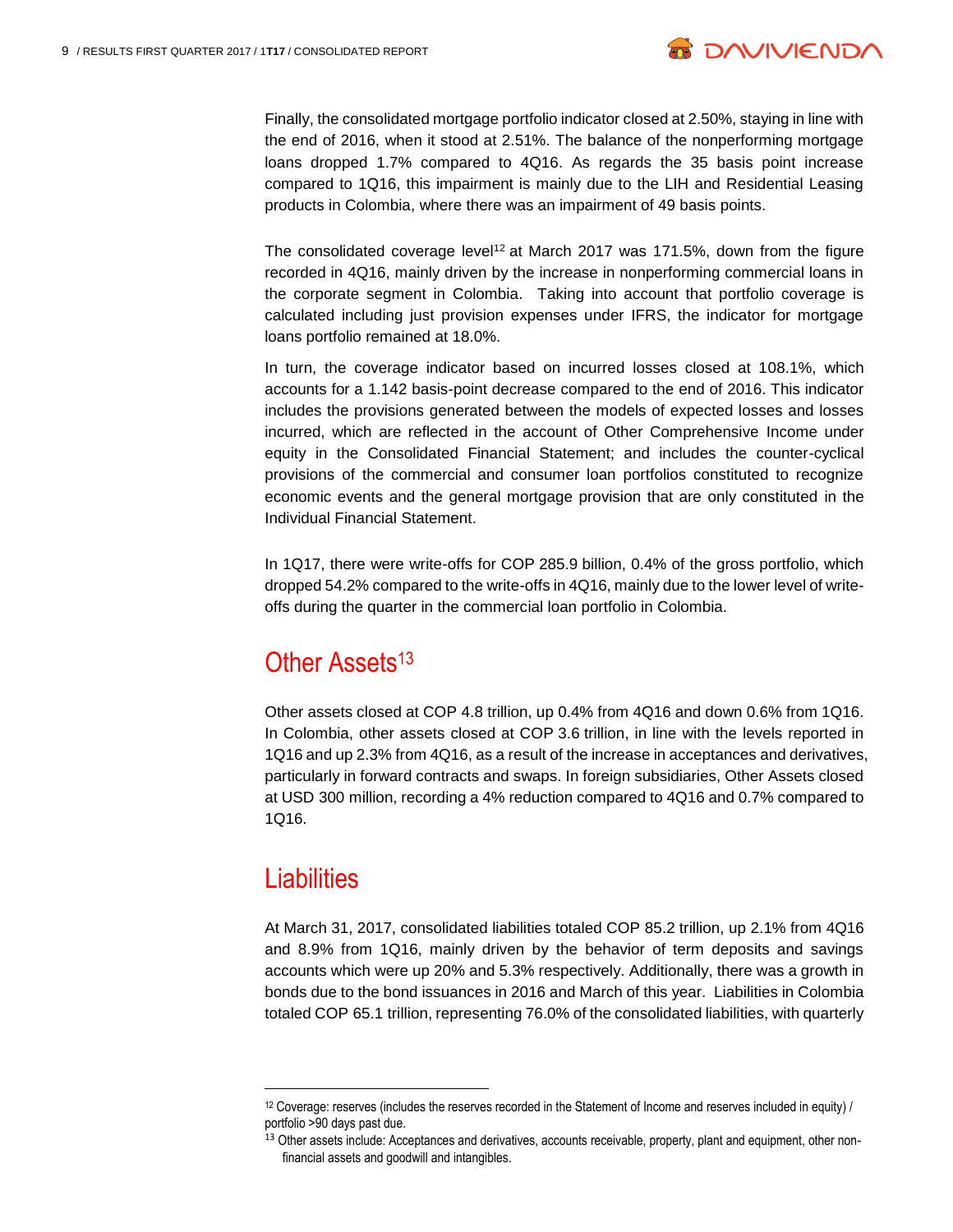

and annual growth rates of 2.6% and 11.9%, respectively. The liabilities of foreign subsidiaries closed at USD 7.0 billion, up 4.4% from 4Q16 and up 4.2% from 1Q16.

Consolidated funding sources <sup>14</sup> totaled COP 79.6 trillion, reaching a net portfolio to funding source ratio of 89.9% compared to the 91.2% recorded at the end of 2016; without including bonds, this ratio would increase to 102.4%.



#### **Evolution of Funding Sources** (in COP trillion)

| Funding Sources Mar. 16 Dec. 16 Mar. 17 1Q17 / 4Q16 1Q17 / 1Q16 |      |      |      |         |           |
|-----------------------------------------------------------------|------|------|------|---------|-----------|
| Colombia                                                        | 54.0 | 59.0 | 60.3 | 2.3%    | 11.6%     |
| International                                                   | 19.3 | 19.2 | 19.3 | $0.5\%$ | $(0.0\%)$ |
| <b>International USD\$</b>                                      | 6.4  | 64   | 67   | 4.5%    | 4.0%      |

Consolidated demand deposits totaled COP 34.5 trillion, growing mainly due to the increased volume in savings accounts in Colombia of 7.6% in the quarter compared to 1Q16. Compared to 4Q16, the balance in savings accounts stood at similar levels. In foreign subsidiaries, demand deposits closed at USD 2.7 billion.

Consolidated term deposits amounted to COP 27.1 trillion, up 5.7% from 4Q16, driven mainly by the 9.7% increase in CDs in Colombia. Compared to 1Q16, consolidated term deposits increased by 20.0%, growing 30.6% in Colombia, while they decreased by 1.2% in subsidiaries, mainly in Panama and El Salvador.

Bonds totaled COP 9.6 trillion, up 1.0% from 4Q16. Compared to 1Q16, bonds grew 9.0% as a result of the two local bond issuances carried out in the second half of 2016 in Colombia, (the first in straight bonds for COP 600 billion in July and the second in subordinated bonds for COP 359 billion in September) and the issuance of subordinated bonds for COP 399 billion in March 2017. In foreign subsidiaries, bonds closed at USD 204 million, which is higher than 4Q16 due to the issuance of local bonds in Costa Rica for CRC 7 billion (US 12.6 millions). Compared to 1Q16, bonds decreased by 4.1% due to the USD 8.7 million bond redemptions in El Salvador and Honduras.

<sup>&</sup>lt;sup>14</sup> Funding sources = total deposits + bonds + institutional loans.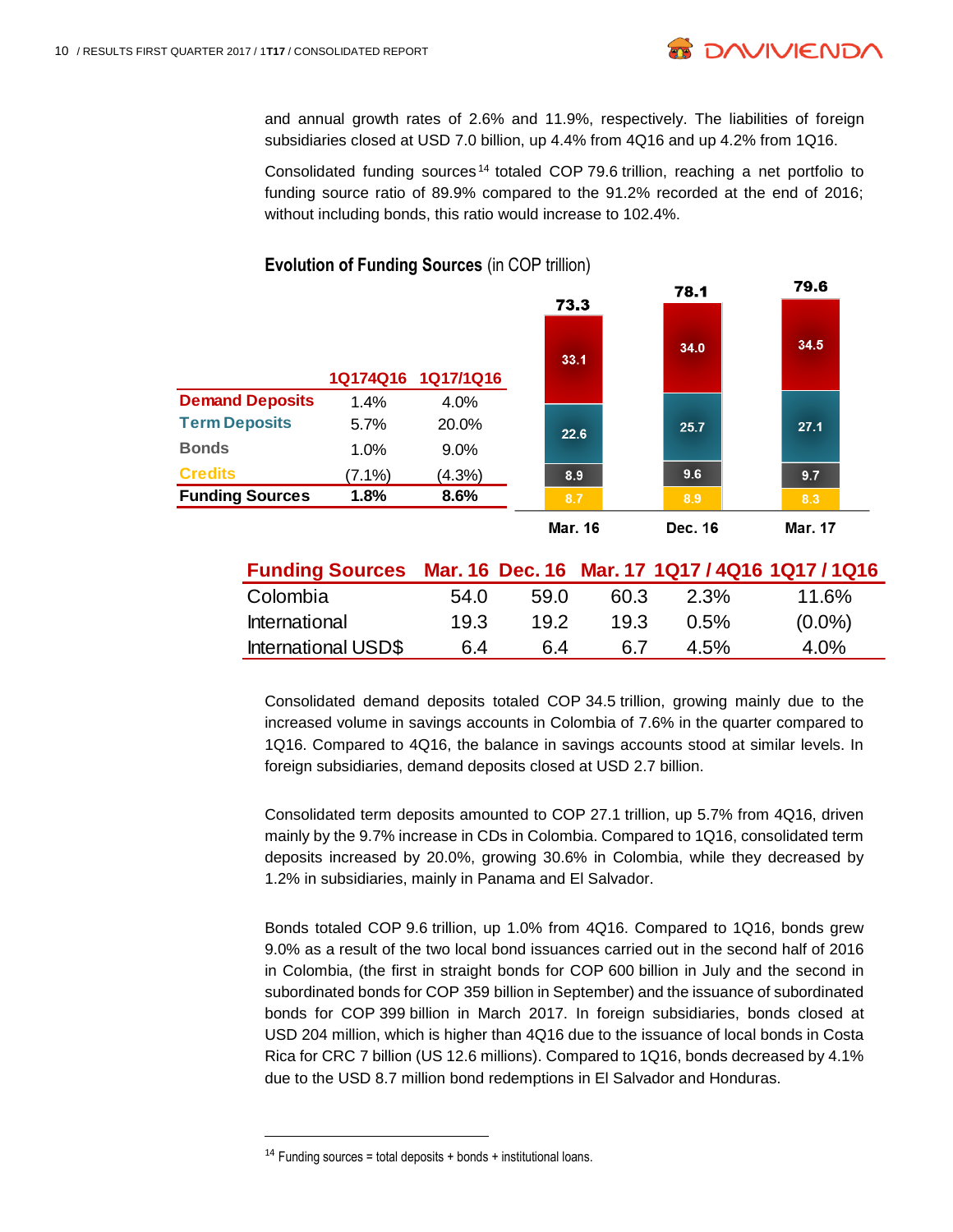

**B DAVIVIEND** 

Consolidated rediscount loans and banking correspondent loans amounted to COP 8.3 trillion, down 7.1% from 4Q16 and 4.3% from 1Q16, mainly due to the payment of financial obligations with banking correspondents.

# Regulatory Capital and Equity

Equity closed at COP 9.8 trillion, down 2.0% from 4Q16 and up 13.1% from 1Q16. Technical equity increased by 11.6% during 1Q17, closing at COP 10.4 trillion, driven by the COP 1.4 trillion capitalization due to the results obtained in 2016, where the sale of fixed assets contributed COP 236.5 billion.

The solvency ratio stood at 332 basis points above the minimum solvency required in Colombia (9%), closing out at 12.3%. It grew 1.3% compared to 4Q16 as a result of the increase in *tier I*, going from 6.5% to 8.1%, driven by the capitalization for COP 1.4 trillion approved by the General Shareholders' Meeting in March 2017.

Weighted assets by risk level amounted to COP 82 trillion, down 0.8% compared to 4Q16 mainly due to lower value on bank guarantees and invetsments. Coompared to 1Q16 the growth is explained by the increase in loan portfolio, financial leasing operations and the higher contingency volumes by the increase on bank guarantees.

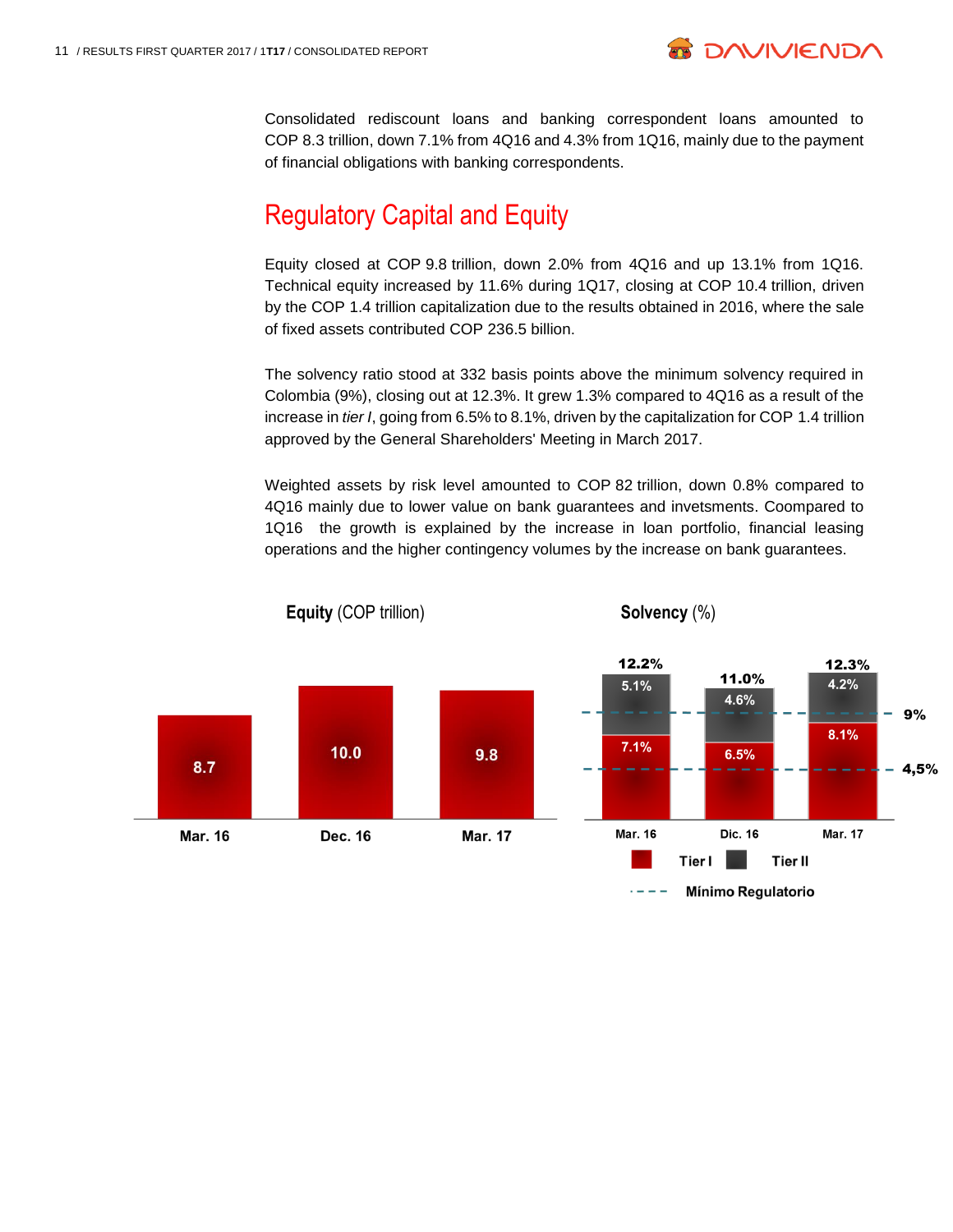**Profits** 

|                                  | (COP billion) |           |           |             |      |             |
|----------------------------------|---------------|-----------|-----------|-------------|------|-------------|
|                                  | <b>1Q17</b>   | 1Q17/4Q16 | 1Q17/1Q16 |             |      |             |
|                                  | \$            | %         | %         |             |      |             |
| Financial Margin, Net            | 867           | (8.8)     | (2.3)     |             |      |             |
| Operative Income                 | 289           | 15.2      | (8.0)     |             |      |             |
| Operative Expenses               | (740)         | (14.3)    | 9.1       |             | 535  |             |
| FX Changes, Derivates and Others | 26            | (91.0)    | (59.7)    | 424         |      | 326         |
| Income before Tax                | 443           | (29.8)    | (24.8)    |             |      |             |
| Taxes                            | (117)         | 21.1      | (29.1)    |             |      |             |
| Net Income <sup>(15)</sup>       | 326           | (39.0)    | (23.2)    | <b>1Q16</b> | 4Q16 | <b>1Q17</b> |

# **INCOME STATEMENT**

Net profit in 1Q17 closed at COP 325.9 billion, 39.0% down from 4Q16, mainly due to the net provision expense of COP 485.8 billion as a result of the occurrence of specific risks in the commercial loan portfolio. Compared to 1Q16, profit decreased by 23.2% due to the lower dynamic in the investment portfolio revenue, which dropped 17.0%, and the 9.2% increase in the provision expense compared to the same period of the previous year.

In view of the above, the Return on Average Equity (ROAE) <sup>16</sup> at the end of 1Q17 was 17.0%, compared to the 18.6% recorded in 4Q16 and 15.4% reached at the end of 1Q16.

# Net financial margin

(billions of COP)

 $\overline{a}$ 

|                              |             | <b>1Q17</b> |             | 1Q17/4Q16  | 1Q17/1Q16 |             |                     |
|------------------------------|-------------|-------------|-------------|------------|-----------|-------------|---------------------|
|                              |             | \$          |             | (%)        | (%)       |             |                     |
| <b>Loan Income</b>           |             | 2.179       |             | 7.8        | 14.5      | 887         | 951                 |
| Investment Income, Interbank |             | 185         |             | 23.5       | (13.6)    | $214 -$     | 150                 |
| <b>Financial Income</b>      |             | 2.364       |             | 8.9        | 11.7      |             |                     |
| <b>Financial Expenses</b>    |             | (1,011)     |             | (2.4)      | 28.8      | 1.903       | 2,022               |
| Allowances                   |             | (486)       |             | 162.6      | 9.2       |             |                     |
| <b>Financial Margin, net</b> |             | 867         |             | (8.8)      | (2.3)     | $-785$      |                     |
| <b>Financial Margin, net</b> | <b>1T16</b> | 4T16        | <b>1T17</b> | 1T17/4T16  | 1T17/1T16 | $-445$      | $-1,036$<br>$-185-$ |
| Colombia                     | 697         | 778         | 690         | $(11.2\%)$ | $(1.0\%)$ |             |                     |
| International                | 190         | 173         | 177         | 2.1%       | (6.9%)    | <b>1Q16</b> | 4Q16                |
| International USD\$          | 58          | 57          | 61          | 5.4%       | 3.5%      |             |                     |

The net financial margin ended the quarter at COP 867.2 billion, decreasing due to the higher level of impairment recorded during the quarter.

<sup>15</sup> Profits after eliminations, standardizations and unifications.

<sup>16</sup> ROAE (12 months): accumulated net profit / average equity.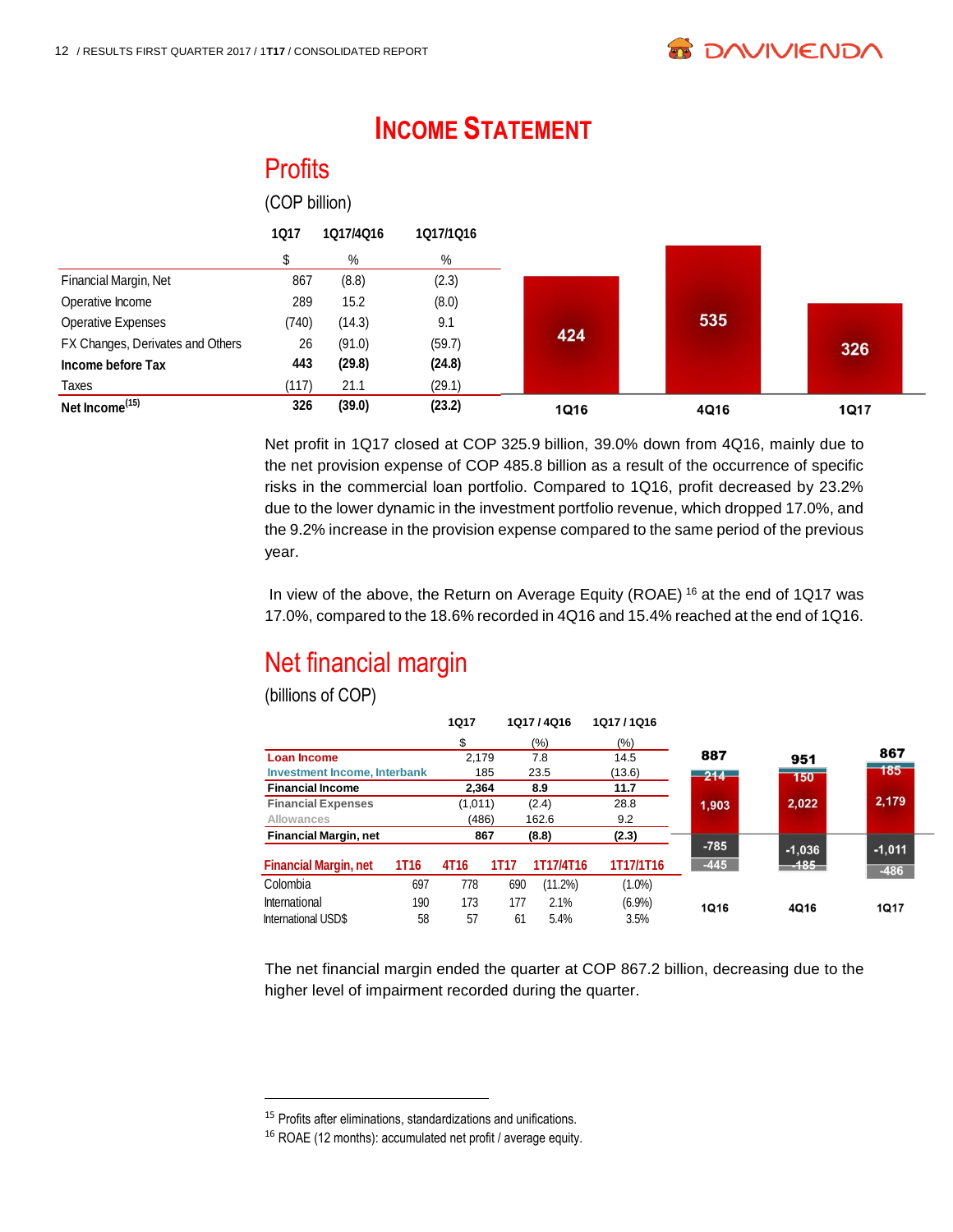

As a result of the above, the NIM<sup>17</sup> ended 1Q17 at 6.4%, down 4 basis points from  $4Q16$ , managing to remain stable, where the lower financial cost stood out at a decrease of 2.4%, down 14 basis points from 1Q16.

### Income from Interest on Loans

Income from interest on loans for the quarter totaled COP 2.2 trillion, growing mainly due to the performance of the mortgage and commercial loan portfolios. The balance of the average performing loan portfolio grew 1.0% compared to 4Q16 and 13.6% in relation to 1Q16 and the implicit rates increased 28 and 100 basis points, respectively.

In 1Q17, income from interest on commercial loans totaled COP 940.1 billion, up 3.1% from 4Q16 and 14.4% from 1Q16, due to the results in Colombia (with an 2.9% quarterly and 20.4% annual growth), mainly in the construction segment. In foreign subsidiaries, the commercial portfolio generated USD 67.5 million in revenue, up 7.0% from 4Q16 and 7.3% from 1Q16, particularly in Costa Rica and El Salvador.

Income from the consumer portfolio reached COP 743.8 billion, up 3.4% from 4Q16 and 20.6% from 1Q16, mainly in Colombia, whose income grew 4.6% compared to 4Q16 and 25.1% compared to 1Q16, particularly in credit cards and free investment loans. In foreign subsidiaries, income from the consumer portfolio amounted to USD 24.2 million, remaining at stable levels similar to those recorded in 1Q16.

Quarterly income from the mortgage portfolio showed a positive dynamic closing at COP 495.5 billion, up 26.7% from 4Q16 and 6.6% from 1Q16. In foreign subsidiaries, income from the mortgage portfolio amounted to USD 25.7 million, up 1.3% from 4Q16 and 8.8% from 1Q16, driven by Costa Rica and Panama.

### Income from Investments and Interbank Funds

Quarterly income from the investment portfolio and interbank funds totaled COP 168.2 billion, up 21.1% from 4Q16 mainly in Colombia, as a result of lower inflation expectations since the end of 2016, as the Central Bank has been reducing its intervention rate, a much more active dynamic during the first quarter of 2017. In March, a reduction of 50 basis points generated the appreciation of local debt securities, particularly in fixed rate instruments in Colombian pesos.

Opposite to the first quarter of 2016, investment incomes decreased 17.0%, due to the expectation of a higher inflation figure and caused more concentration in UVR indexed instruments. As a result of higher level of prices in the economy, the appreciation of such type of such type of instruments increased.

 $17$  NIM (12 months): Accumulated gross financial margin / average earning assets.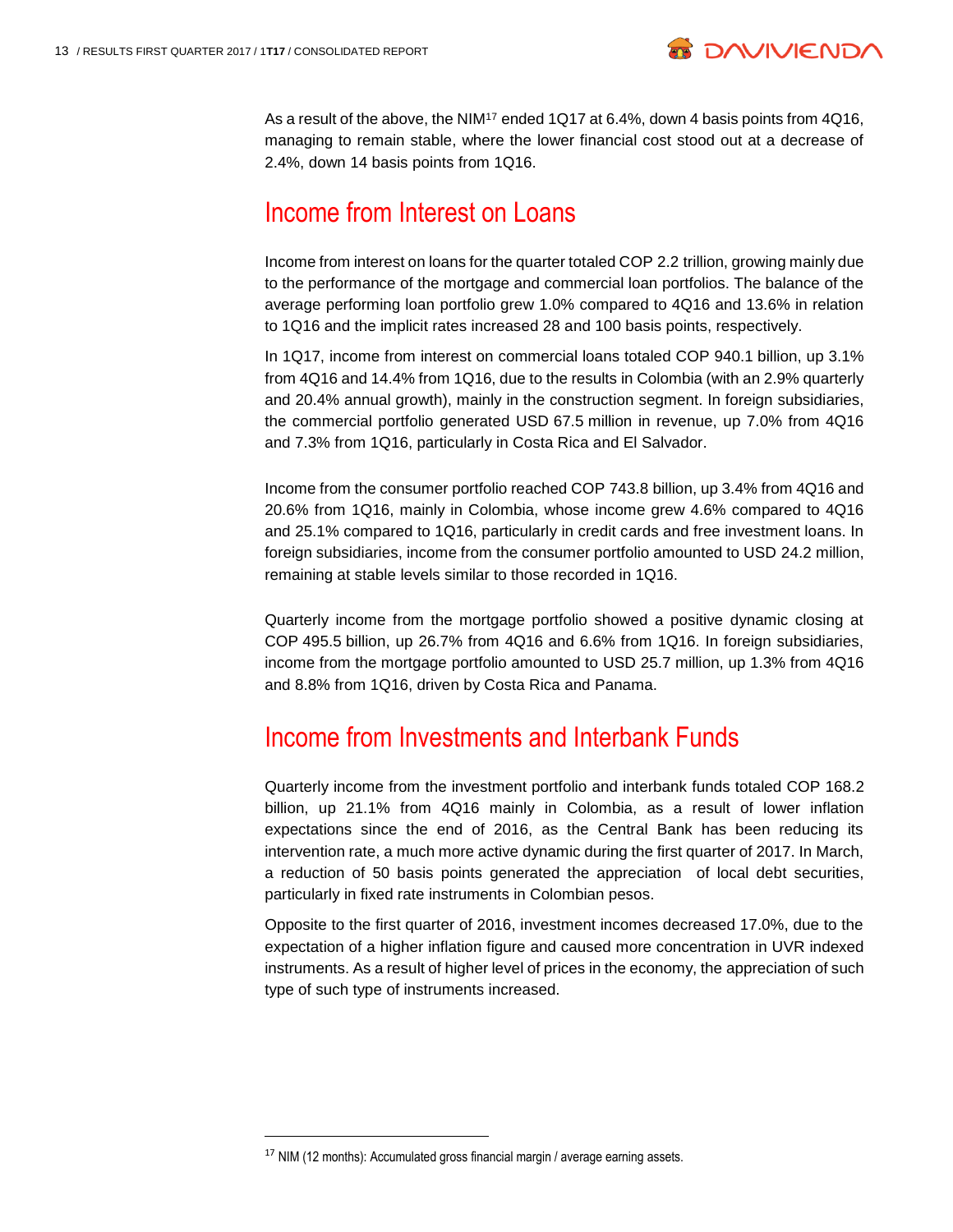

## Financial Expenses

Financial expenses of 1Q17 closed at COP 1.01 trillion, down 2.4% compared to 4Q16, driven mainly by the lower cost in demand deposits and bond redemptions in Colombia.

In Colombia, financial expenses totaled COP 865.4 billion, down 2.7% from the previous quarter and up 35.5% from 1Q16; in reference to the previous quarter, the decrease is mainly due to the lower cost in deposits in savings accounts, where were down 1.5% compared to 4Q16, closing at COP 252.4 billion.

In foreign subsidiaries, financial expenses totaled USD 49.9 million, up 2.5% from 4Q16 and 10.7% from 1Q16, due to the increase in the expenses of CDs in Costa Rica and El Salvador and loans with financial entities mainly in Costa Rica.

# Net Provision Expenses

The net provision expense in 1Q17 totaled COP 485.8 billion, up 162.5% from 4Q16 and 9.2% from 1Q16, driven by the slowdown in the Colombian economy. In Colombia, the provision expense increased 219.3% during the quarter and 13.4% compared to 1Q16, closing at COP 428.3 billion, mainly due to the consumer and commercial loan portfolios.

As a result, the cost of risk<sup>18</sup> stood at 1.74%, up 4 basis points from that recorded at the end of 4Q16 and down 30 basis points from 1Q16.

# Net Operating Income

Operating income in 1Q17 totaled COP 288.8 billion, up 15.2% from 4Q16 and down 8.0% from 1Q16, driven mainly by the reclassification of the sale of CIFIN for COP 57.4 billion to equity.

Operating income in Colombia totaled COP 230.3 billion, up 29.0% from 4Q16 and down 9.9% from 1Q16.

In foreign subsidiaries, operating income closed at COP 20.0 million, down 16.1% from 4Q16 and up 11.3% from 1Q16, driven by the decrease in commission expenses, mainly in Honduras and El Salvador.

<sup>18</sup> Provision expense (accumulated 12 months) / gross portfolio.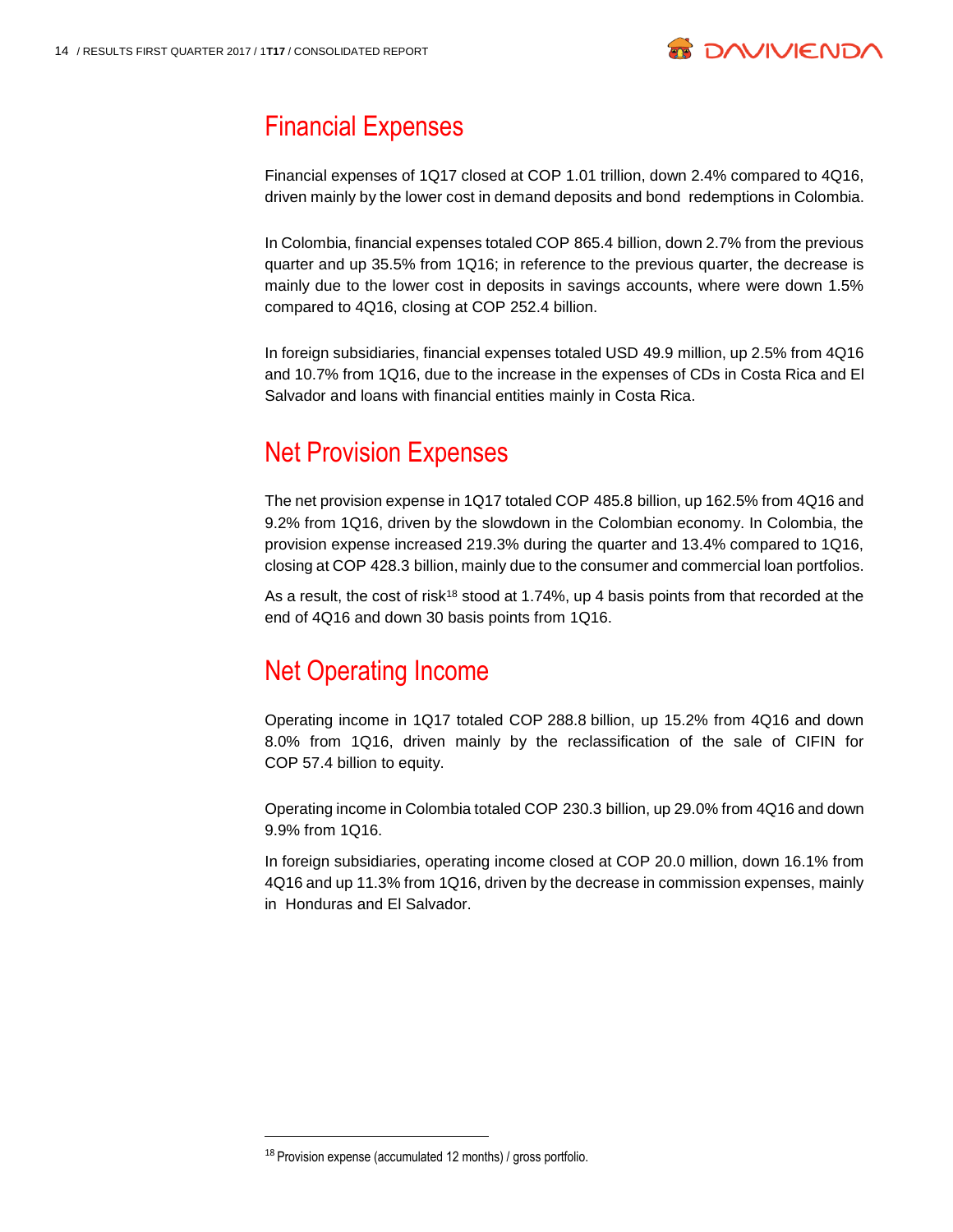863

# **Operating Expenses**

(COP billion)

|                                | 1017 | 1Q17/4Q16 | 1017/1016 | 678         | 351  | 740  |
|--------------------------------|------|-----------|-----------|-------------|------|------|
|                                |      | $(\%)$    | (%)       |             |      | 322  |
| <b>Personnel Expenses</b>      | 322  | (8.2)     | 3.9       | 310         |      |      |
| <b>Operational Expenses</b>    | 313  | (20.1)    | 15.1      |             | 391  |      |
| Other Expenses <sup>(19)</sup> | 105  | (13.1)    | 9.0       | 271         |      | 313  |
| <b>Total Expenses</b>          | 740  | (14.3)    | 9.1       | 96          | 121  | 105  |
|                                |      |           |           | <b>1Q16</b> | 4Q16 | 1Q17 |

Operating expenses in 1Q17 totaled COP 739.5 billion, down 14.3% from 4Q16 and up 9.1% from 1Q16 explained by higher leases value 47% and offices adequacy 116%. When compared to 4Q16, the decrease was generated due to a lower tax value (25.8%) explained by non recurrent income that took place on December.

In Colombia, the quarter's operating expenses totaled COP 560.7 billion, down 15.4% from 4Q16, driven by the 31.2% decrease in administrative expenses, mainly in professional fees by 39.7%, advertising by 56% and office repairs by 43.1%. Compared to 1Q16, operating expenses in Colombia increased by 15.1%, mainly due to the 18.7% increase in administrative expenses; due to the increase of offices adequacy by 135% and a higher lease expenses of 70.05% given the real state made on December 2016.

In foreign subsidiaries, operating expenses ended at USD 61.2 million, down 7.8% from 4Q16 and up 4.3% from 1Q16 mainly explained by the higher advertising campaigns expenses in El Salvador and equipment maintainance and software expenses in Honduras and Panamá.

### Net Exchange and Derivatives

l

In 1Q17, COP 25.6 billion were generated in income from net exchange and derivatives, down 56.2% from 4Q16 and 57.0% from 1Q16, given the short position maintained in foreign currency through derivatives, in line with the exchange coverage strategy of the consolidated balance sheet, which generated a lower income on the income statement due to the revaluation of the Colombian peso, at nearly 3.8%

<sup>&</sup>lt;sup>19</sup> Other expenses include amortization and depreciation, intangible amortization, taxes and deposit insurance.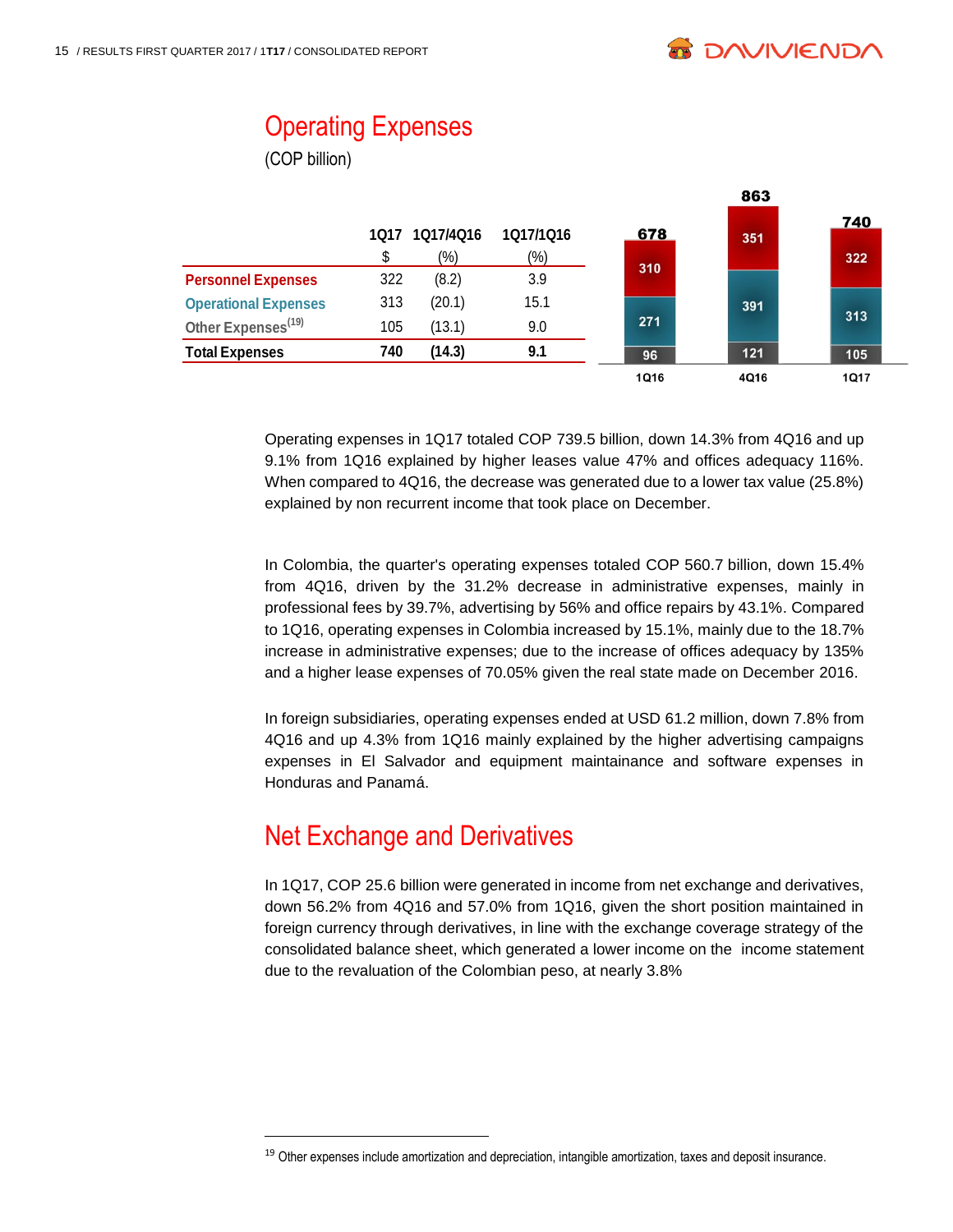

# **Taxes**

In 1Q17, Davivienda recorded an income taxe for COP 116.8 billion, up 21.1% from 4Q16. Even though the quarter's profit was higher, tax expenses decreased as a result of special operations during 4Q16. In addition, during this quarter we recognize a higher tax due to the dividends received that were recognized in equity. Compared to 1Q16, taxes decreased by 29.1%, mainly due to a lower profit recorded during the period.